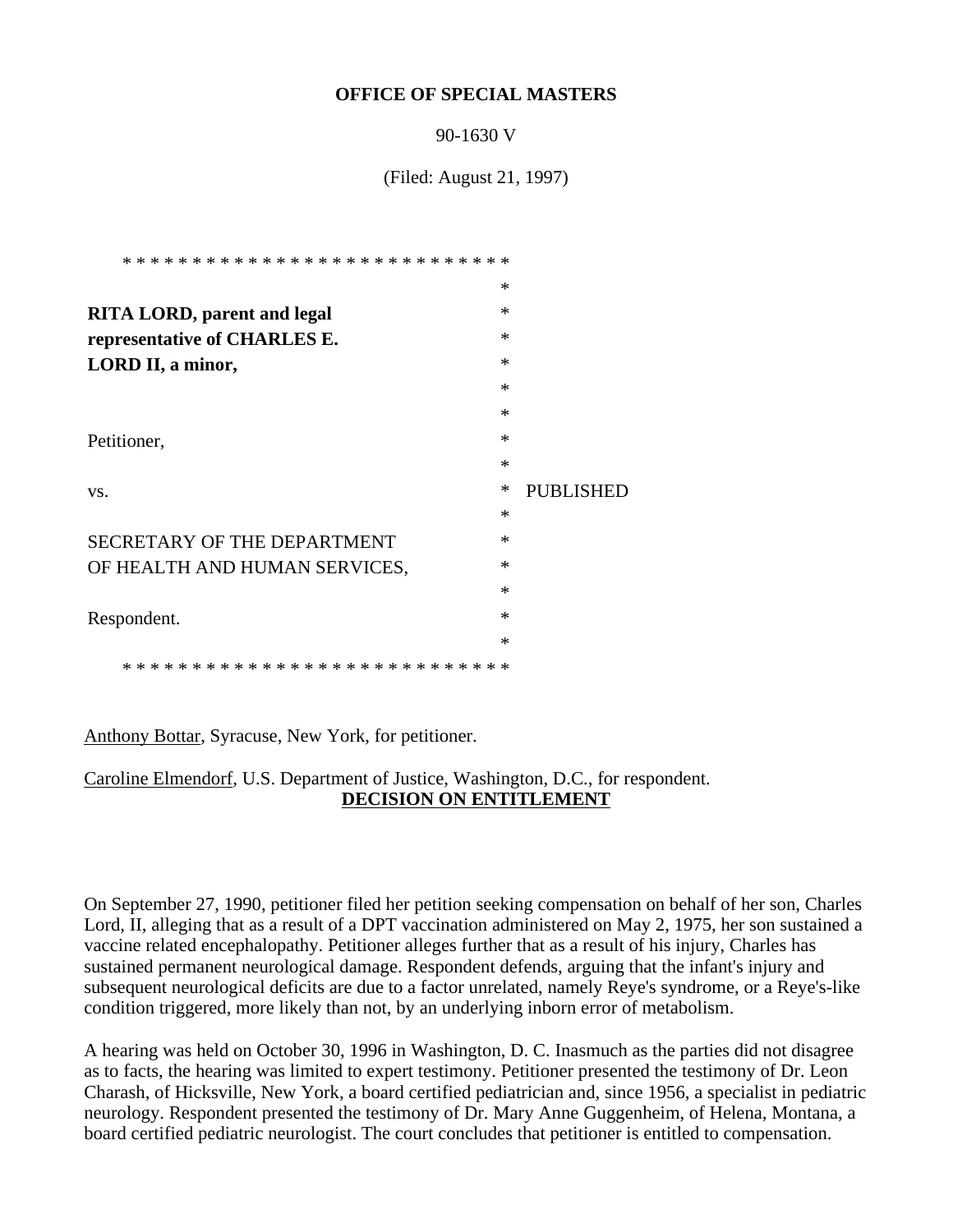# FINDINGS OF FACT

The evidence supports the following findings of fact. Charles Lord was born on February 17, 1975 and was a normal healthy infant until a few hours after his first DPT shot administered on May 2, 1975. On May 6, 1975, the infant was taken to see Dr. Brown, the family doctor in Cleveland, New York, with symptoms of tachypnea (rapid labored breathing), cyanosis, respiratory depression, reduced responsiveness developing into a coma-like state, with a three-day history of extreme irritability, vomiting, hypotonicity, lethargy, and other symptoms. His doctor arranged for him to be driven immediately to Oneida City Hospital by ambulance, but because his condition worsened to include onset of tonic/clonic seizures, cerebral edema with no corneal response, decorticate rigidity, and decrease in muscle tone followed by deep coma, he was intubated and transferred to Crouse-Irving Memorial Hospital in Syracuse, New York. His condition was considered critical.

His doctors diagnosed Reye's syndrome. The diagnosis was based on the fact that the child had an acute onset of hepatic dysfunction and encephalopathy without any other identifiable cause. See Respondent's Exhibit H at 3. Charles remained hospitalized until May 19, 1975. Thereafter he began to improve slowly. According to his mother's statement, Charles seemed to recover from the acute event, but his development thereafter was slow.

When Charles was approximately one year of age, he was found to be deaf. He demonstrated evidence of clumsiness, lagging speech, behavioral problems, and hyperactivity. Following his initial hospitalization at the age of ten weeks, no further seizures were observed until the approximate age of eight and one-half years. At the time of this writing, he is 22 years of age, deaf, moderately mentally retarded, does not speak, read or write, and has poor eye/hand coordination. He has been seizure-free for a significant period of time but recently developed cardiomyopathy that was not present in early childhood years, although it was known that he had a heart murmur in infancy.

### STATUTORY SCHEME

Petitioner enjoys a statutory presumption in her favor if she is able establish that Charles sustained an injury listed in the Vaccine Injury Table found at §14 of the Vaccine Act and that the first manifestation of onset of symptoms occurred within the three-day time frame specified in the statute for that injury. Respondent may rebut petitioner's claim of an on-table injury by demonstrating, by a preponderance of the evidence, that the injury, illness, or condition was caused by a factor unrelated to the administration of the vaccine. §13(a)(1)(B). In proving a factor unrelated, however, respondent is bound by the following sections of the Act:

(2) . . . [T]he term "factors unrelated to the administration of the vaccine" --

(A) does not include any idiopathic, unexplained, unknown, hypothetical, or undocumentable cause, factor, injury, illness, or condition, and

(B) may, as documented by the petitioner's evidence of other material in the record, include infection, toxins, trauma (including birth trauma and related anoxia), or metabolic disturbances.

 $§13(a)(2).$ 

Section  $14(b)(3)(B)$  contains a related provision: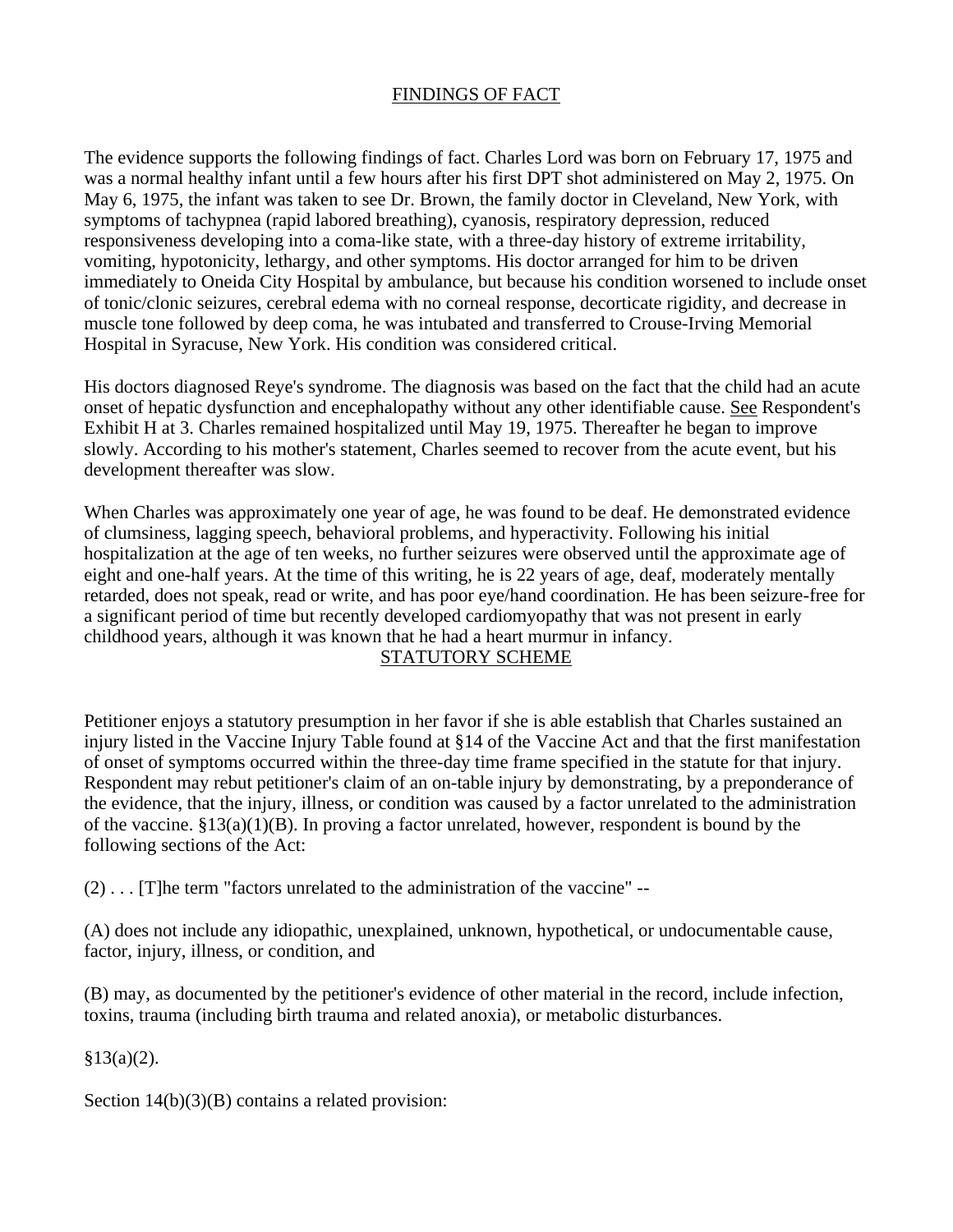(B) If in a proceeding on a petition it is shown by a preponderance of the evidence that an encephalopathy was caused by infection, toxins, trauma, or metabolic condition the encephalopathy shall not be considered to be a condition set forth in the table. If at the time a judgment is entered on a petition filed under section 300aa-11 of this title for a vaccine-related injury or death it is not possible to determine the cause . . . of an encephalopathy, the encephalopathy shall be considered to be a condition set forth in the table. . . .

### $§14(b)(3)(B).$

Sections  $13(a)(2)$  and  $14(b)(3)(B)$  are both set forth here because they are relevant to the allegation that a metabolic condition is the more likely cause of Charles' condition.

### ISSUES

The parties agree that on May 6, 1975, Charles was in an encephalopathic state. At hearing, respondent's expert, Dr. Guggenheim, acknowledged that the description of his clinical course over the immediate 72-hour period following vaccination makes it likely that the encephalopathy had its onset prior to May 6, 1975, placing the first manifestation of the onset of symptoms within the table time frame. Petitioner, therefore, is entitled to a statutory presumption of a vaccine-related cause of his injury. The burden of showing a factor unrelated thus shifts to the Government.

Respondent's case in rebuttal argues that Charles' condition is consistent with Reye's syndrome or, more accurately, a Reye's-like syndrome with a metabolic disorder suspected as its cause. Respondent takes the position that a diagnosis of Reye's syndrome is consistent with his clinical course, including symptoms emerging in mid-childhood and recent years, the onset of seizures eight years after the initial hospitalization in 1975 and, more recently, onset of cardiac problems. Respondent's expert is of the opinion also that a careful analysis of the medical records identifies what she believes to be a progressive dementia -- a neurological deterioration over the years. Both experts agree that if the facts support a finding of progressive dementia, petitioner's claim of a vaccine-related encephalopathy cannot be sustained. Petitioner challenges the allegation of progressive dementia, arguing that the facts simply do not support a progressive condition. Petitioner argues further that Reye's syndrome is not a disease; it is merely a classification given to a specific constellation of symptoms, and that no tests have ever indicated the existence of a metabolic condition.

To successfully rebut the presumption of a vaccine causation enjoyed by dint of respondent's concession that a table injury exists, respondent's statutory burden of proof is to demonstrate its claim by a preponderance of evidence and is subject to  $\S$ §13(a)(2) and 14(b)(3)(B) relating to proof of factors unrelated. The central issue in this case is whether respondent's rebuttal evidence is sufficient to establish a factor unrelated. If the court finds that respondent has failed to rebut the presumption of a table injury, petitioner is required to establish that Charles' present disabilities are causally related to a vaccine injury.

# REYE'S SYNDROME(1)

Charles' treating physicians concluded that his condition was consistent with Reye's syndrome. Reye's syndrome is an appellation given to a constellation of symptoms that culminates in a "hepatic encephalopathy:" Reye's syndrome is not "a unique specific disease, but simply reflects a recognizable pattern of acute liver and brain dysfunction." See e.g. Dr. Guggenheim's 1993 Report, Respondent's Exhibit H at 6. The syndrome was first described in 1963, is very serious, and frequently results in death. Prior to the early 1960s, it was called "acute toxic encephalopathy of unknown origin." The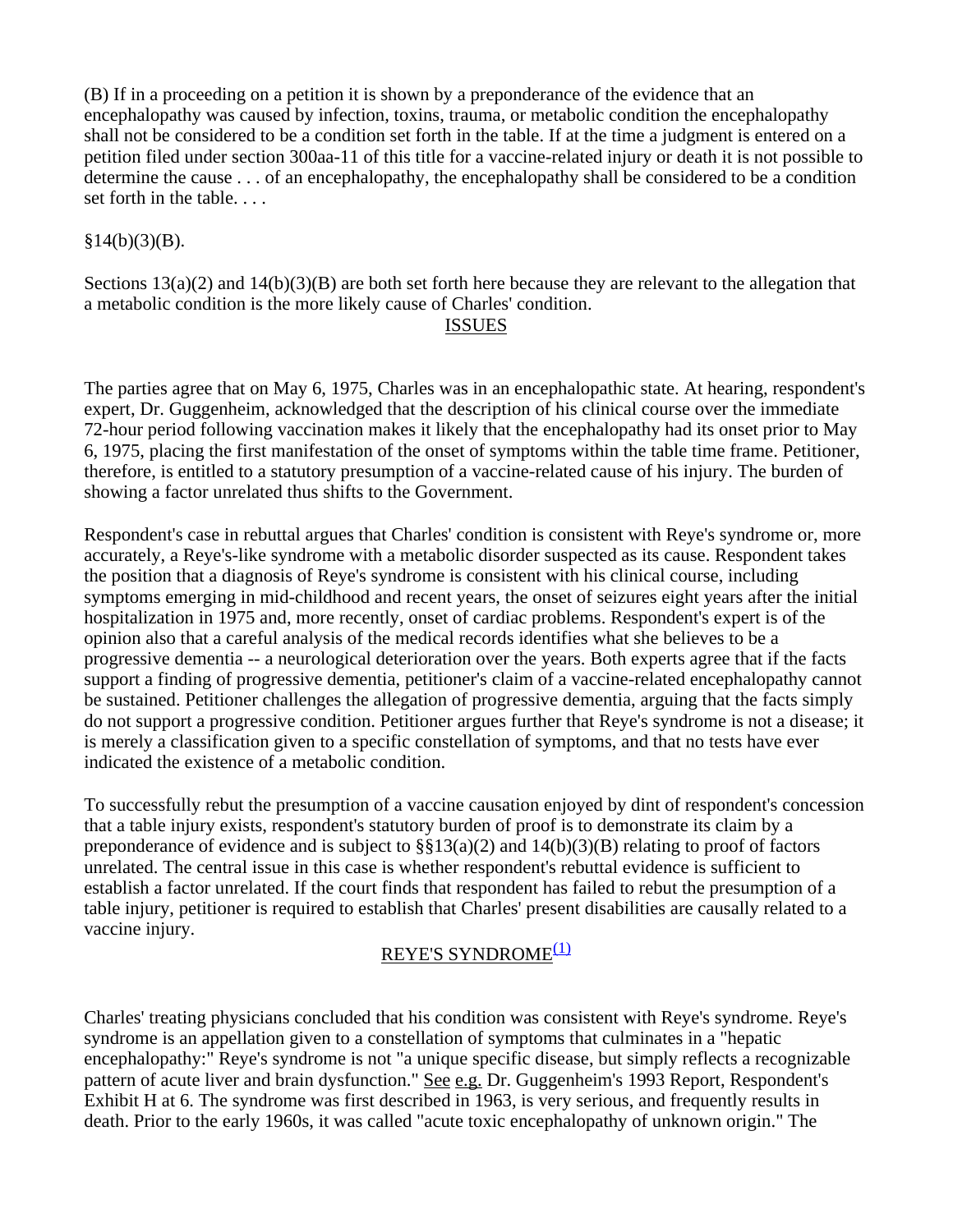clinical course and symptoms of a vaccine-encephalopathy and Reye's syndrome mirror each other, but Reye's syndrome is distinguishable by the presence of not only brain dysfunction, but also of liver disease. The existence of positive acute liver studies constituted a crucial laboratory finding in Charles' illness and led the treating physicians to diagnose his condition as Reye's syndrome.

The diagnosis of Reye's syndrome led the court to consider initially a speedy decision in respondent's favor. A more careful review of the evidence, however, reveals the complexity of this case based on evidence that Reye's, in fact, is not a cause, but the result of an earlier event. Medical science is not always able to identify the specific cause and a variety of events may "trigger" its onset.

Dr. Guggenheim testified that Reye's syndrome "or a Reye's-like syndrome" in this case was probably caused or "triggered" by a congenital metabolic disorder. Respondent submitted medical articles that support a relationship between Reye's syndrome and metabolic disorders. Dr. Guggenheim's comprehensive medical report, written November 22, 1993 (Respondent's Exhibit H), argues that although Reye's syndrome has never been thought to be triggered by a DPT immunization, "a variety of infections and even live virus vaccines have been suggested as a trigger." Id. at 5,6.

The medical literature supports a finding that multiple causes or triggers for Reye's syndrome have been implicated including the following: metabolic disorders; toxins found in a number of viruses and other infectious diseases; $\frac{(2)}{2}$  and para-infectious diseases secondary to immunologically mediated illnesses. Static Encephalopathies of Infancy and Childhood, Miller and Ramer Eds., Raven Press, N.Y. (1992) at 307-308. Ingestion of aspirin and even immunizations have been implicated. According to Kenneth F. Swaiman in his textbook, Pediatric Neurology, 2d Ed. (1994):

At present it is believed that Reye syndrome generally results from a complex interaction between the toxicity of certain viruses and salicylates [aspirin]. . . . The mechanism of the encephalopathy in Reye syndrome remains controversial.

Id. at 1240-1241.

# EXPERT OPINION

Petitioner argues, and respondent does not deny, that no identifiable metabolic disturbance has been identified in this case. Four metabolic tests were performed, and results were negative. Respondent requested additional testing to rule out other possible disorders, but admits that such disorders are legion, and to test for all possibilities is not feasible. No factual evidence exists, therefore, to establish the existence of an inborn error of metabolism as claimed. Nonetheless, Dr. Guggenheim's opinion is that a metabolic condition can be supported as more likely than not. Her statement was summarized as follows:

I find that the preponderance of evidence in this case strongly indicates that Mr. Lord has some kind of disorder, probably metabolic in nature, that resulted in the Reye-like event in infancy (unusual) [sic], the progressive dementia, the development of seizures in mid-childhood, and a cardiomyopathy that was not present in his early childhood years. It seems to me highly unlikely that this complex disorder could be explained by a one time reaction to a vaccine. Unfortunately, none of the laboratory tests done to date identify the specific nature of his disorder.

Respondent's Exhibit A, December 1, 1995 letter of Dr. Mary Anne Guggenheim to Dr. Ellison, Medical Analysis Branch, Division of Vaccine Injury Compensation Program.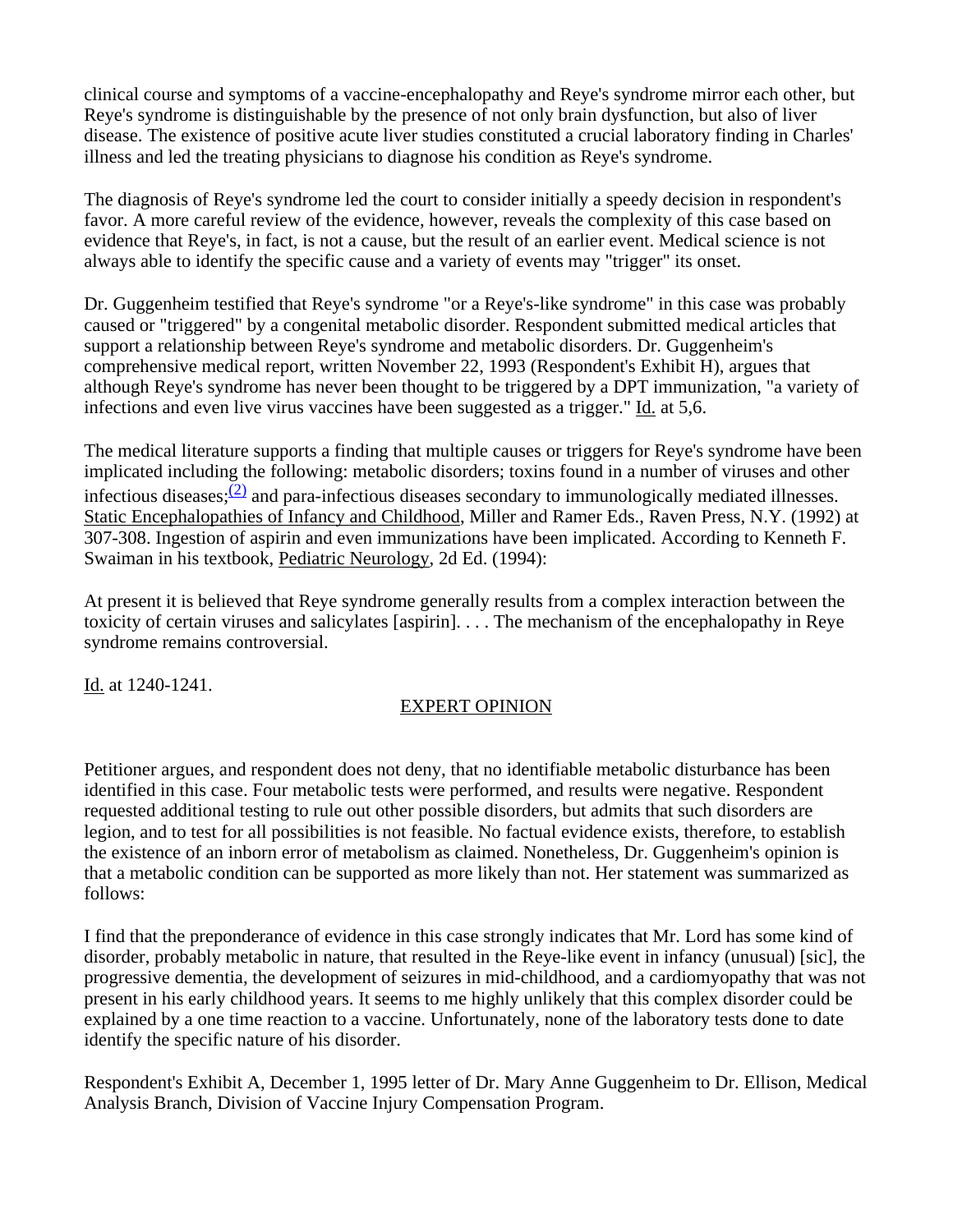In summary, respondent's evidence consists of two factors: First, respondent relies on the testimony of their expert, Dr. Guggenheim, that an inborn error of metabolism is capable of causing all Charles' symptoms during the acute event, his subsequent clinical course, and his present deficits; a vaccine encephalopathy would not account for the liver dysfunction during the acute event, in her opinion, and could not account for certain deficits subsequently acquired. Second, both respondent's expert and petitioner's expert agree that if the evidence supports the existence of a progressive dementia and downhill deterioration, a vaccine-related encephalopathy cannot be sustained, because a vaccine-related encephalopathy is an acute event rather than a progressive injury. The issue of a progressive condition will be addressed hereafter.

Petitioner's expert, Dr. Leon Charash, argues that no evidence of metabolic disease has been established. He is of the opinion that a vaccine-related encephalopathy is more likely for the following reasons: 1) The results of four laboratory tests for metabolic disease were negative -- none was able to identify any specific metabolic disorder; 2) Reye's syndrome is rarely, if ever, found in children under the age of two; in fact he has never seen it in his 40-odd years of practice nor heard of a case in a child of such tender years;  $\frac{(3)}{2}$  3) the infant demonstrated no signs of neurologic abnormalities or symptoms prior to vaccination, and it is unlikely that a metabolic disorder could exist without earlier symptoms being observed; 4) the onset of symptoms occurred abruptly, within hours of the shot; 5) the liver dysfunction component of the injury, hallmark of a diagnosis of Reye's syndrome, is explained by the infant's ingestion of significant levels of aspirin and exposure to Benzene (Kerosene) fumes prior to the encephalopathy -- the presence of liver dysfunction, therefore, does not rule out a co-existing vaccinerelated encephalopathy; $\frac{(4)}{2}$  and 6) no inference of a progressive deterioration can be credibly sustained. Tr. at 40,41.

#### DISCUSSION

The hallmark of Reye's syndrome is liver damage, and it is this component, although not exclusively, that leads respondent to reject the incidence of a vaccine related encephalopathy. Dr. Charash, for petitioner, does not claim that the vaccine is responsible for the liver damage, as stated earlier, but believes that the relatively large doses of aspirin, a known trigger for the syndrome, with the possible compounding influence of the Benzene, was the factor that accounts for the "hepatic" component of the acute event: "The first sign of aspirin intoxication would be liver malfunction. . . . For a small baby, he was given a good deal of aspirin. He was given that aspirin because he was having reactions to his vaccination." Tr. at 19-21. Additionally, according to test results, the liver abnormalities were relatively mild, "only minimally elevated," (Tr. at  $38^{5}$ ) certainly not significant enough to cause the level of brain pressure observed. Dr. Charash ascribes Charles' liver damage to the aspirin and the brain damage (encephalopathy), that is, cognitive deficits, motor deficits, hyperactivity and related difficulties, to the vaccine.  $\frac{(6)}{6}$ 

Much of the evidence presented at hearing explored whether Charles suffers from a progressive condition that would argue against a vaccine-related etiology, or a static condition that would support a vaccine-encephalopathy. Dr. Guggenheim finds evidence of a decline in cognitive abilities based on two "Leighter" tests, one at age 6 and the second at age 14. The first evaluation, performed at the Rochester School for the Deaf at age six years and three months, documents an overall I.Q. of 89, which is low average but within normal range. The second evaluation was performed at the New York School for the Deaf eight years later. The later test ascribed to Charles, at age 14 years, an I.Q. of 57. Dr. Guggenheim thus identifies what she perceives to be a definite and visible lag in cognition which would be consistent with a progressive condition and an underlying metabolic disturbance.

Conversely, Dr. Charash, argues that one must suspect the success of an I.Q. evaluation of a deaf child,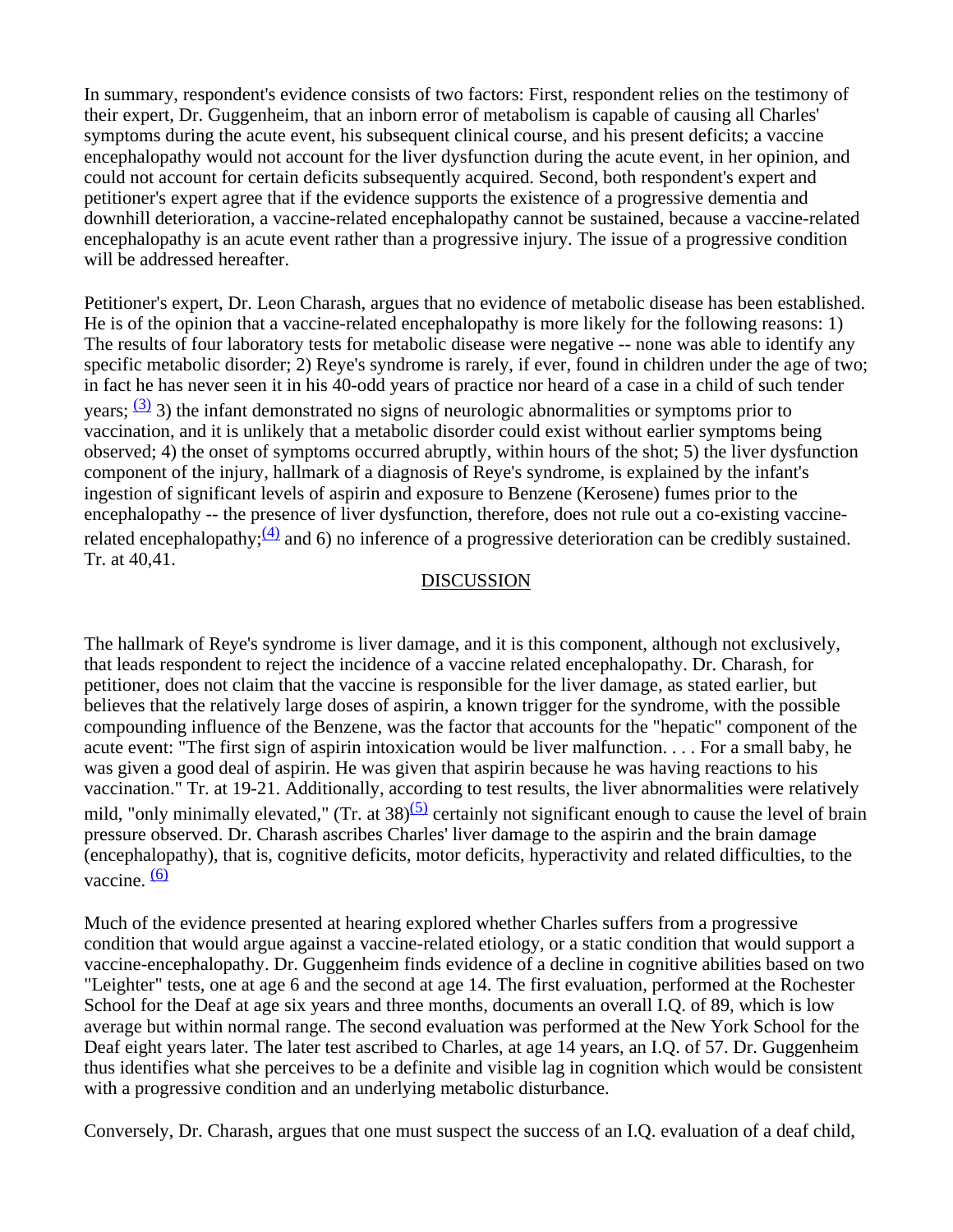particularly in a six-year old. $(7)$ 

It is his opinion that the effectiveness of the first exam should be discounted in its entirety thereby discounting any evidence of a decline in cognitive abilities. Dr. Charash cites the following, written by the evaluator of the first test, in support of his opinion:

[A]ll of the psychologists who have tested Charles report a developmental lag in visual motor skills and in motor coordination. With minor variations he has been found to have low average intelligence. All are in agreement that his deafness and his visual motor lag contribute to his experience of frustration and thus render it difficult to get an accurate measurement of his intelligence.

Psychological Evaluation: Age 6 years, 3 months. P.Ex.15 at 1.

(Emphasis supplied).

Dr. Guggenheim cites the following from the same test report in rebuttal:

He was relatively calm throughout the examination, and showed great desire to remove the materials and replace them in their boxes following completion of the test items. He was at almost all times in significant interaction with the examiner, with good eye contact and good response to the examiner's direction. He showed frustration and immature withdrawal (along with squirming and moving to another part of the room) when he experienced failure on an item. In spite of this, he was able to be brought back to the next item. . . . I felt that he devoted sufficient effort to the tasks presented to render the results valid.

Id. at 2. (Emphasis supplied.)

These two statements appear to be inconsistent although they were made by the same evaluator. The evaluator, Forrest C. Orr, Ph.D, a clinical psychologist, states finally that Charles "most probably" had the potential for "average or bright normal intelligence" as he grew older. Id. He felt, however, that it was too early to tell the extent to which the child had sustained brain damage from his acute illness (at ten weeks of age). He explained that learning disabilities would become more apparent later, particularly in the area of linguistic skills, and recommended that an evaluation of linguistic skills be postponed till later. His opinion is more consistent with that of Dr. Charash:

All [psychologists] are in agreement that his deafness and his visual-motor lag contribute to his experience of frustration and thus render it difficult to get an accurate measurement of his intelligence. . . . It is too early to tell the extent to which he has been damaged or the presence of learning disabilities, which may become more apparent later. I do not believe it is possible to assess the linguistic skills of a deaf child of this age with any degree of accuracy, and I therefore suggest postponing such an evaluation for another two years or so.

### Id. at 1,3.

Based on the evidence, the court cannot conclude with any degree of confidence, that Charles' first test at age six was an accurate assessment of cognitive ability. The evidence, therefore, is equivocal and does not preponderate in support of cognitive deterioration. Petitioner's expert staunchly denies any allegation that Charles is getting progressively worse; his seizure disorder, for example, has been improving markedly. Tr. at 32.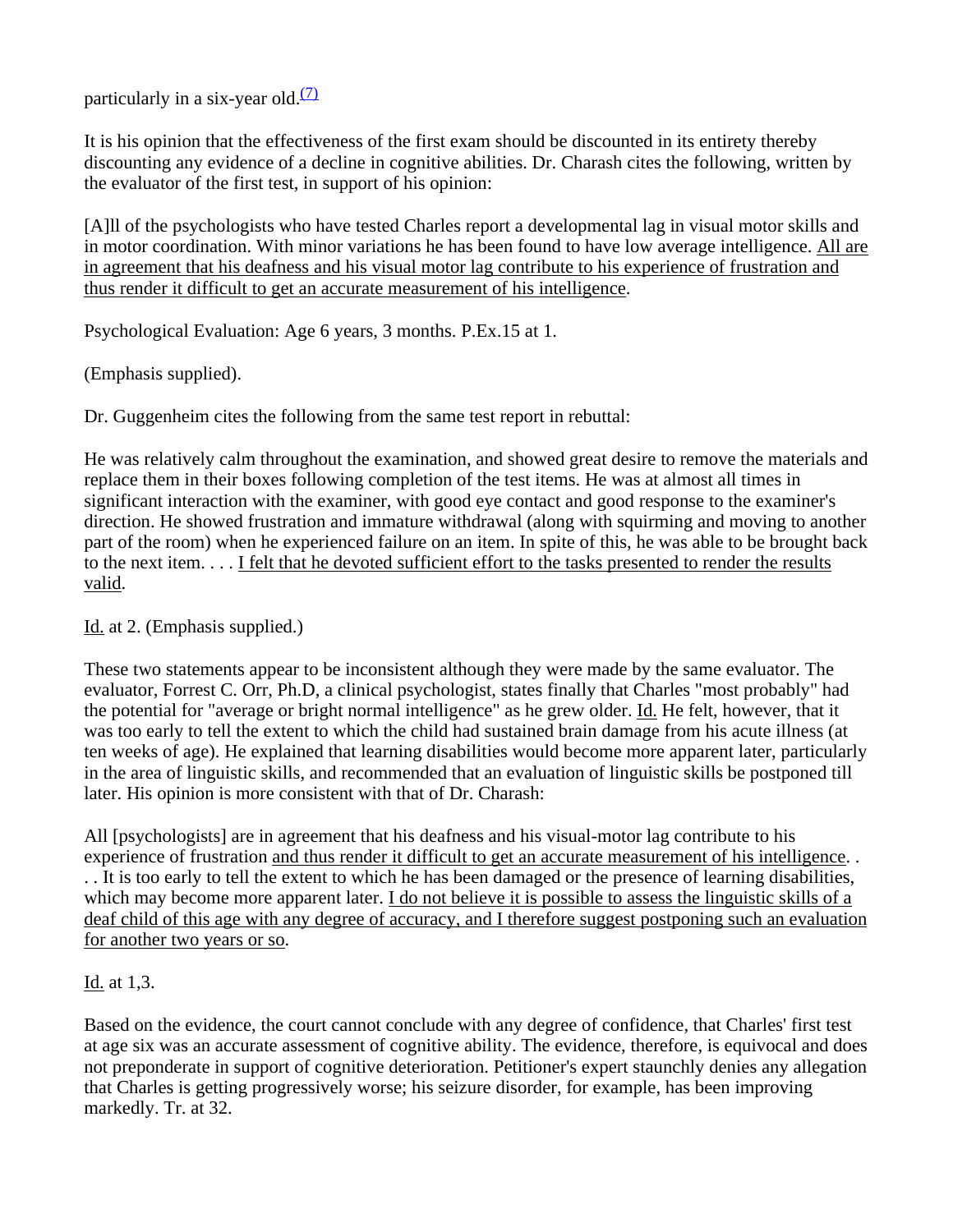The next issue to be addressed is the significance of the onset of seizures at age 8. Dr. Guggenheim believes the late onset of seizures would be more consistent with a metabolic disorder and would likely rule out any relationship between the seizures and a vaccine. Dr. Charash disagrees. He testified that one cannot rule out a causal relationship explaining that after an injury to the brain, scar tissue develops and the brain may not discharge electrically for several years. Tr. at 43. "[S]eizures may appear any time up to . . . puberty. They can start at nine or ten from an injury either at birth or before birth, because scar tissue doesn't always discharge electrically right away." Id. The following is from the transcript:

Q. Dr. Charash, it's your testimony that an insult at age two and a half months can lead to seizures developing perhaps seven years later?

A. Yes. Particularly if the child convulses overtly during the encephalopathy and has a chaotically abnormal EEG at that time [as in this case]. That certainly makes it highly likely that the subsequent appearance of seizures would be causally related to the encephalopathy, whatever its cause.

Tr. at 43-44.

As to this particular issue, again, the court cannot discern a preponderance for either party. I do not know whether ascribing the late onset of seizures to an encephalopathy at ten weeks of age is any less possible than ascribing such seizures to an inborn error in metabolism. The court has heard numerous experts testify that signs of prenatal or neonatal injuries, whatever their cause, may not show up for several years.

Finally, Dr. Guggenheim cites the following facts as additional support for her theory of a progressive metabolic condition. In 1988, at the age of 13 years, Charles developed significant breathing difficulties and chest pain and was found to have enlargement of the heart, which turned out to be due to recurrent pericardial and pleural effusions (escape of fluids into the those parts of the body). The usual causes of a progressive cardiac problem were ruled out and no cause has been identified. Neither party suggests that these breathing and cardiac problems could be vaccine related. Respondent, however, believes they could support a finding of an inborn error of metabolism. Dr. Guggenheim finds support in the April 7, 1989 letter written by Dr. William Hannan to one of Charles' treating physicians. Dr. Hannan reviewed the emergence of Charles' cardiac problems and raised the question of whether this child might have an underlying metabolic disease which, in his opinion would explain the whole clinical picture, the "presumed Reye's syndrome" that occurred at ten weeks of age, the cardiac condition, and other symptoms as well. Respondent's Exhibit H at 5. He raised specifically the possibility of "carnitine deficiency abnormality." He acknowledges that the type of cardiac problem that the patient had is not the typical type for carnitine deficiency, but it nevertheless seemed to him "an interesting possibility." Id. Dr. Hannan's opinion is speculative and hypothetical, raising only the possibility of a metabolic disorder. For that reason, it merits limited weight, an insufficient basis for finding that such disease or disturbance exists in fact.

Identification of a specific metabolic disorder by name is not required for respondent to prove a factor unrelated. Sections  $13(a)(2)$  and  $14(b)(3)(B)$  require no more than a showing that a metabolic disorder exists and that more likely than not it caused the encephalopathy. See e.g. Dieudonne v. Secretary of HHS, No. 90-1695V, slip op. at 17, 1996 WL 101594 (Fed. Cl., Spec. Mstr., Nov. 17, 1996); Lassiter v. Secretary of HHS, No. 90-1036V, slip op. at 6, 1996 WL 749708 (Fed. Cl., Spec. Mstr., Dec. 17, 1996). Respondent has not demonstrated that a metabolic disorder exists.<sup>(8)</sup> The evidence remains hypothetical and undocumented within the intent of  $\S13(a)(2)(A)$  showing only that an inborn error of metabolism is capable of causing Charles' deficits and is suspected. The evidence does not meet the level of proof required for concluding that such a metabolic condition exists in fact and that, in fact, caused Charles'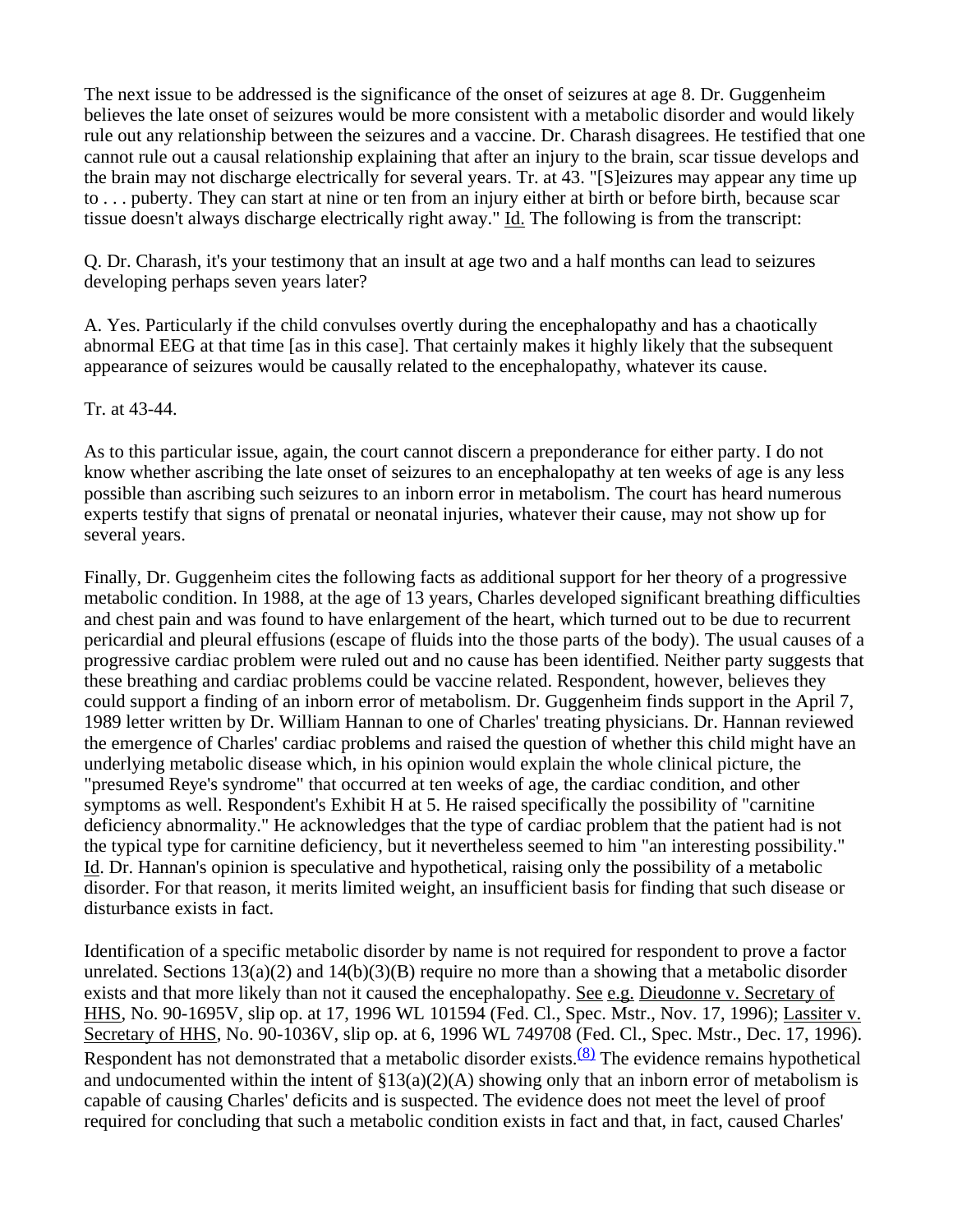current condition. Section  $14(b)(3)(B)$  says "If at the time a judgment is entered . . . it is not possible to determine the cause, by a prepondrance of the evidence, of an encephalopathy, the encephalopathy shall be considered to be a condition set forth in the table."

## **CONCLUSIONS**

Petitioner has satisfied all jurisdictional and substantive requirements for establishing a Table case and is entitled to compensation. The court concludes that the DPT vaccine administered on May 2, 1975 resulted in a table injury, namely an encephalopathy, which is the proximate cause of Charles' past and present deficits with two exceptions. No evidence exists to support a vaccine-related cause of his existing cardiomyopathy, and insufficient evidence exists to determine whether Charles' deafness is congenital or vaccine-related. The issue of the etiology of Charles' deafness is reserved for further evidence to be presented during the damages phase of these proceedings.

The parties are directed to discuss issues relating to damages. If the parties are unable to agree as to terms, the parties shall seek experts for the purpose of developing a life care plan or plans for future care and treatment of Charles' vaccine related deficits.

### **IT IS SO ORDERED**.

E. LaVon French

Special Master

1. "Reye's" syndrome appears also in some texts as "Reye" syndrome.

2. "Reye syndrome is an acquired toxic encephalopathy . . . generally following a viral prodrome. . . . Numerous metabolic disorders and intoxications may produce a Reye-like syndrome." Swaiman, Pediatric Neurology, 2d Ed. (1994) at 1238,1239.

3. Dr. Guggenheim acknowledges that onset of a Reye's-like event in a child of this tender age would be unusual, although, she points out, it can happen. Respondent's Exhibit A., She cites in support Shuttenlocker, Peter, and Trauner, "Reye's Syndrome in Infancy," Nov. 1993 Pediatrics Vol. 62, 1978, at 84.

4. In the four-day interval between the date of vaccination and admission to the hospital, Charles received five or six doses of aspirin, and had been exposed to Benzene (Kerosene) household fumes. R.Ex.H at 2. Aspirin ingestion plays a major role in Reye's syndrome, and recent recognition of that fact has resulted in discontinuation of aspirin use for children with the result that Reye's syndrome is now rarely encountered. See e.g. Ronald E. Baird et al., "Reye's Syndrome: Lessons for Family Physicians," American Family Physician, Vol. 50, No. 7 at 1454. Respondent's Exhibit J, at 1.

5. Dr. Charash states: " The enzyme levels went up somewhat and then they came back down. That may be seen in Reye's syndrome, but it also can be seen after aspirin and after cleaning fluid or Benzene . . . ." Tr. at 20.